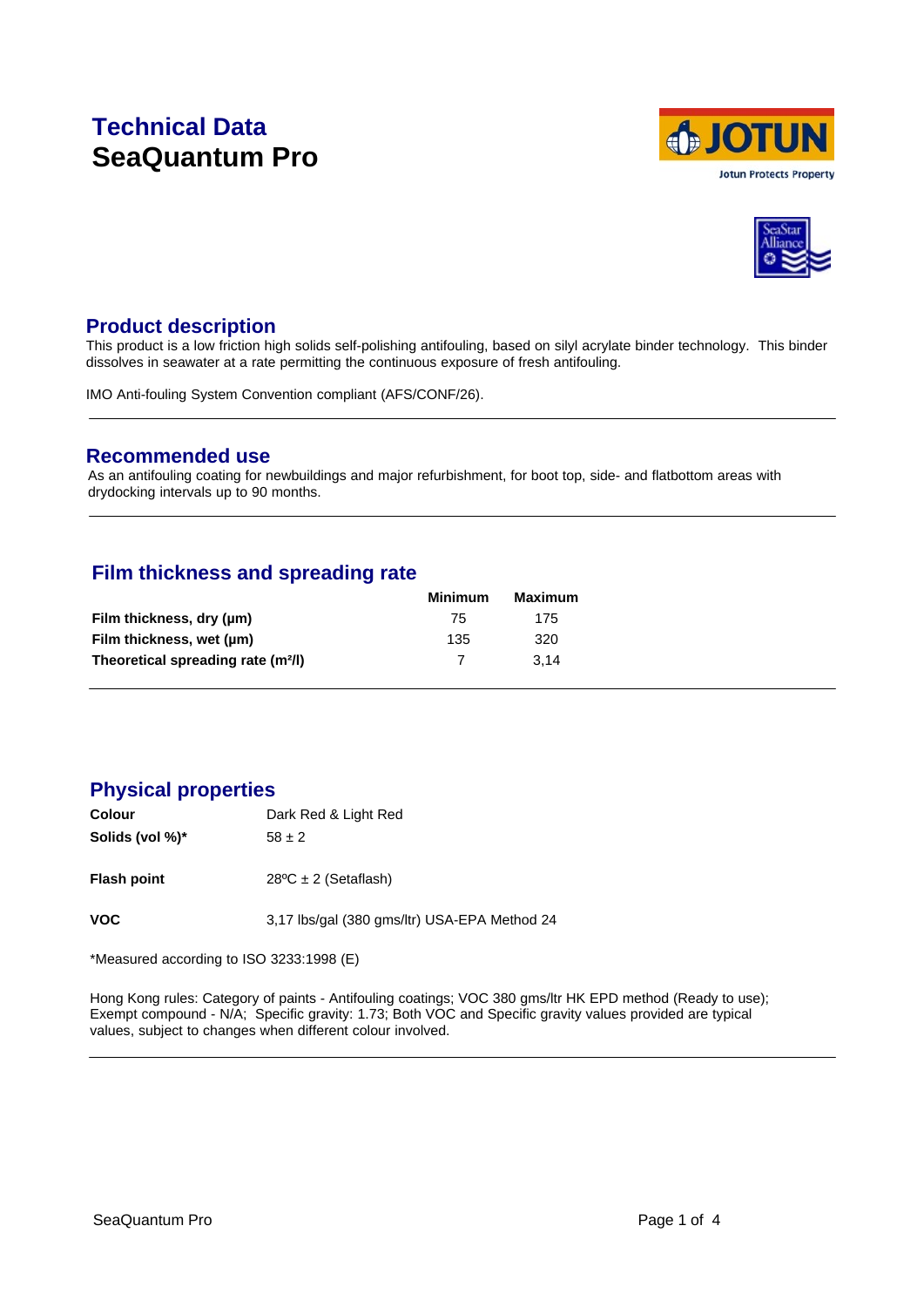# **Surface preparation**

#### **Coated surfaces**

Prior to paint application, all surfaces should be clean, dry and free from contamination. Remove surface contamination by high pressure fresh water cleaning. To be applied on a clean, dry approved primer/undercoat or intact self-polishing antifouling.

#### **Other surfaces**

The coating may be used on other substrates. Please contact your local Jotun office for more information.

### **Condition during application**

The coating could be applied down to -15°C surface temperature. Temperature of the substrate should be minimum 3°C above the dew point of the air, temperature and relative humidity measured in the vicinity of the substrate. Good ventilation is required in confined areas to ensure proper drying and curing. The coating should not be exposed to oil, chemicals or mechanical stress until it is thoroughly dried. During application and the initial drying of the coating, the coating should not be exposed to high humidity as this can result in loss of gloss and discolouration.

### **Application methods**

| <b>Spray</b>  | Use airless spray                                                                                                                                           |
|---------------|-------------------------------------------------------------------------------------------------------------------------------------------------------------|
| <b>Brush</b>  | May be used but care must be taken to achieve the specified dry film thickness.                                                                             |
| <b>Roller</b> | May be used. However when using roller application care must be taken to apply sufficient material in<br>order to achieve the specified dry film thickness. |

# **Application data**

| Mixing ratio (volume)      | Single pack.                                                           |
|----------------------------|------------------------------------------------------------------------|
| Mixing                     | Always to be mixed thoroughly with a power agitator before application |
| <b>Thinner/Cleaner</b>     | Jotun Thinner No. 7                                                    |
| Guiding data airless spray |                                                                        |
| Pressure at nozzle         | 15 MPa (150 kp/cm <sup>2</sup> , 2100 psi.).                           |
| Nozzle tip                 | $0.53 - 0.78$ mm $(0.021 - 0.031)$ .                                   |
| Spray angle                | $65 - 80^{\circ}$                                                      |
| <b>Filter</b>              | Check to ensure that filters are clean.                                |

# **Drying time**

Drying times are generally related to air circulation, temperature, film thickness and number of coats, and will be affected correspondingly. The figures given in the table are typical with:

- Good ventilation (Outdoor exposure or free circulation of air)
- Typical film thickness

One coat on top of inert substrate

| Substrate temperature               | -10°C | $0^{\circ}$ C | $10^{\circ}$ C | $23^{\circ}$ C   | $40^{\circ}$ C |
|-------------------------------------|-------|---------------|----------------|------------------|----------------|
| Surface dry                         | 5 h   | 2 h           | 45 min         | $30 \text{ min}$ | 30 min         |
| Dry for launching 1                 | 36 h  | 24 h          | 10 h           | 9 h              | 8 h            |
| Dry to recoat, minimum <sup>2</sup> | 48 h  | 36 h          | 9 h            | 7 h              | 6 h            |